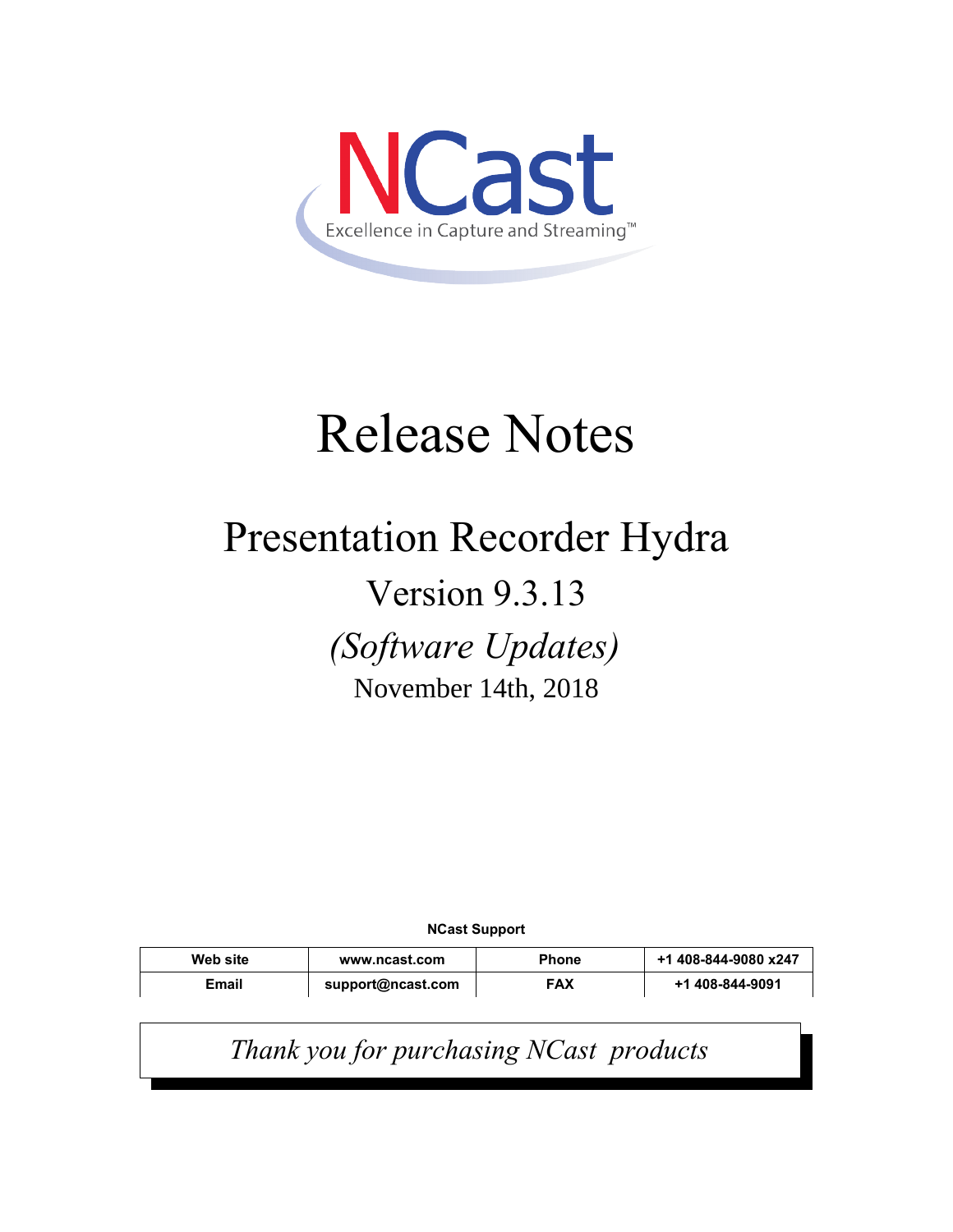

### **Introduction**

This note covers the changes to software in the NCast Presentation Recorder products.

The fastest way to get support for your product is to open a support ticket on our website. Go to the Contact page on our site to get started. It is often helpful to include the downloaded logs with your ticket. Logs may be downloaded from the Status page on the recorder.

#### *Software Updates*

You may obtain the most current software by clicking the UPDATE icon in the Presentation Recorder web page.

#### *Known Issues Under Active Review*

- Repeated reconfiguration of channel resolution can cause the unit to hang.
- Opencast file upload requires filenames of "xyz" and "xyz-2".
- Audio from HDMI-1 works only if HDMI-1 is selected as Main or PIP input.
- Video adjustments for HDMI-2 and SDI work only for first capture (Advanced Settings tab).
- Framerate limited to 30 in dual capture mode.
- On dual capture framerate conversion is done on assumption that the signal frequency is 30Hz (interlaced) or 60Hz (progressive). If it's not true the framerate will be incorrect (lower). For example if input is 50Hz and fps is set to 30 you will get  $50/2 = 25$  instead of  $60/2 = 30$ .
- No de-interlacing on dual capture.

#### *Unimplemented Features Under Development*

- Audio from SDI.
- Audio +/- delay slider adjustment.
- UPS on USB monitoring and reporting.
- Remote logging.

#### **Version 9.3.13 changes** November 14th, 2018

#### *New features*

This is a maintenance release only.

#### *Bug Fix*

Fixed removing recording after upload. Dual recording files are always uploaded together - even when only one file is marked.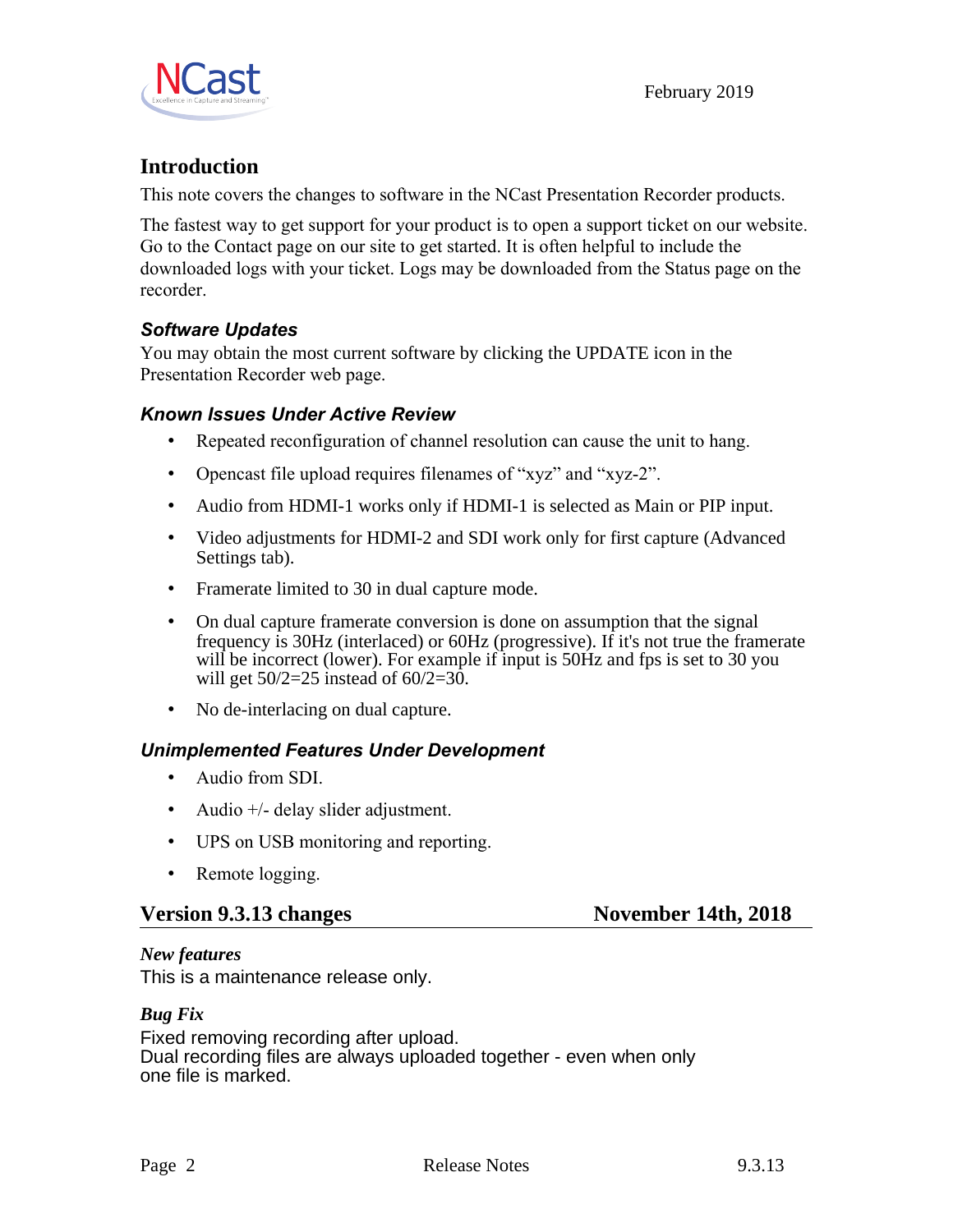

### **Version 9.3.12 changes October 30<sup>th</sup>, 2018**

*New features* Added network iCalendar feature.

*Bug Fix* Scheduler fix. Opencast fix. Updated SSL library.

#### **Version 9.3.11 changes April 23rd, 2018**

*New features* This is a maintenance release only.

#### *Bug Fix* Fix for Opencast 4.x.

#### Version 9.3.10 changes February 28th, 2018

*New features* This is a maintenance release only.

*Bug Fix* Fixed SRT file creation.

*New features* Added upload to Media Gallery.

#### *Bug Fix* No bugs.

*New features* Changed SSH port number to 1234. Monitor streamer process health.

#### *Bug Fix*

Capture pipeline restart fix.

#### **Version 9.3.7 changes** June 16th, 2017

*New features* Redirect http URL to https URL when https is specified.

**Version 9.3.9 changes** December 15th, 2017

**Version 9.3.8 changes** November 10th, 2017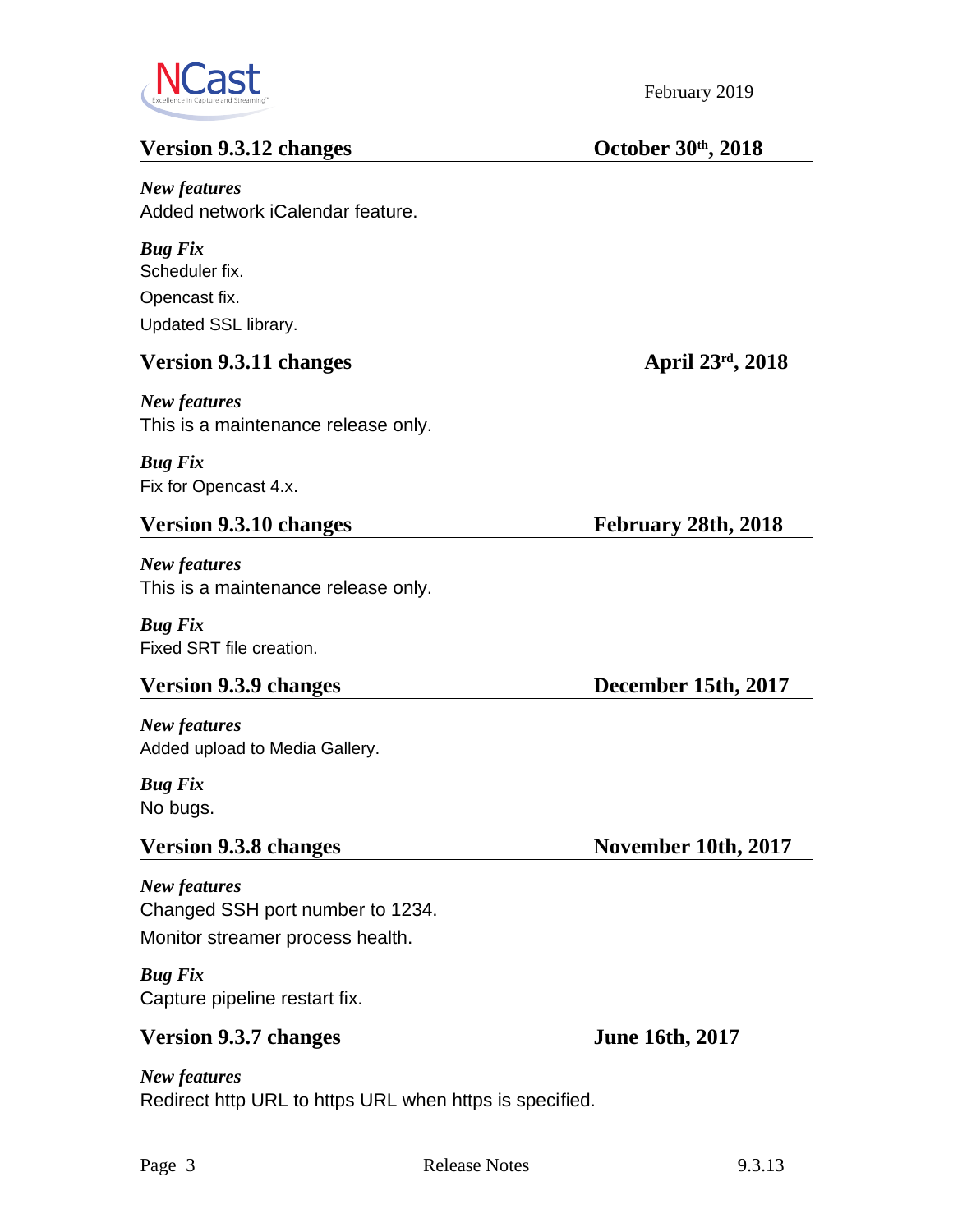

Ĺ

February 2019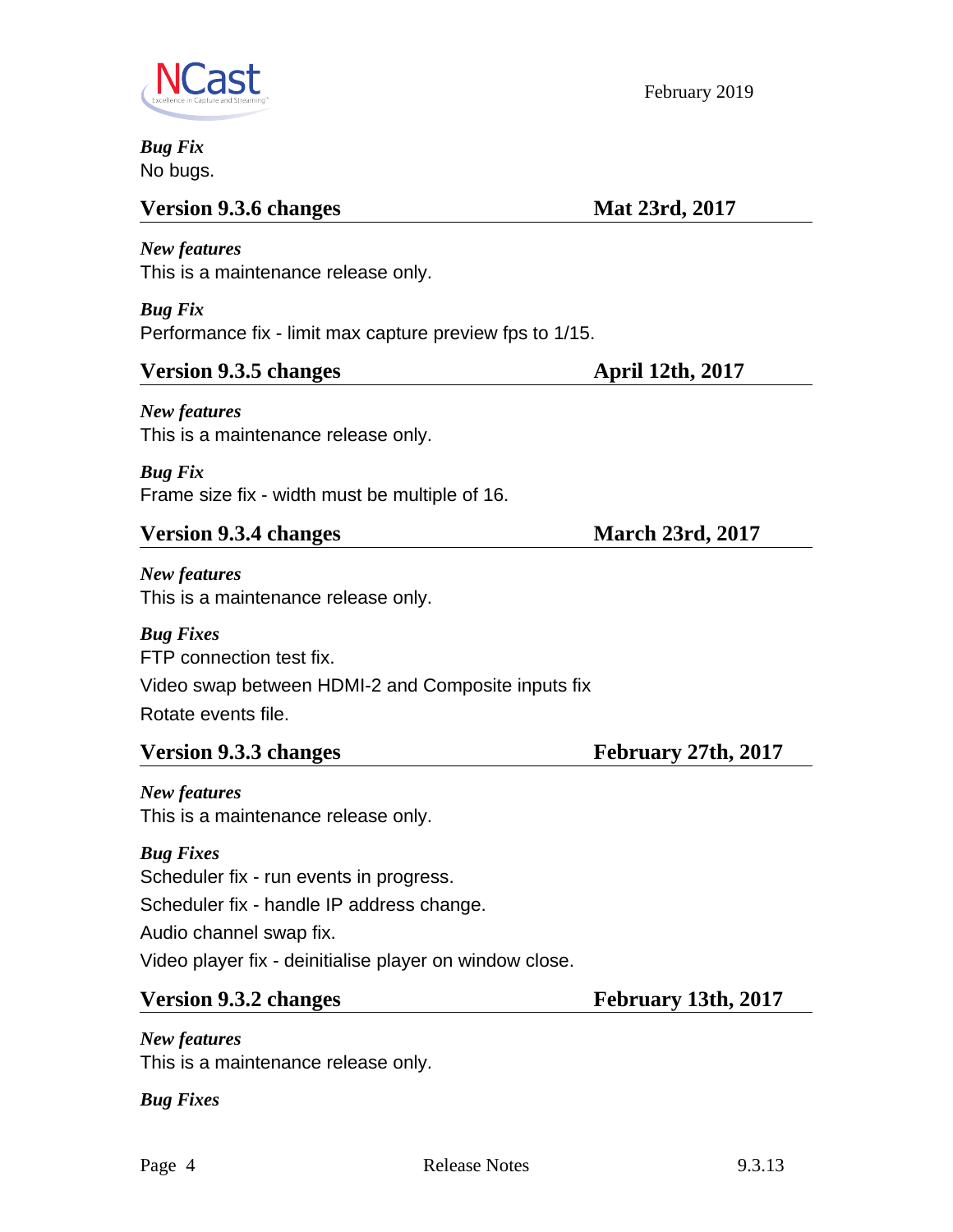

HDMI-2 input capture fix.

#### **Version 9.3.1 changes** February 1st, 2017

February 2019

*New features* Added support for Box upload.

*Bug Fixes* HDMI-2 input hotplug fix.

Opencast series count fix - up to 20 series were retrieved from the server. Minor web page changes - renamed Custom tab to Miscellaneous etc.

| <b>Version 9.3.0 changes</b> | <b>January 16th, 2017</b> |
|------------------------------|---------------------------|
|                              |                           |

*New features* Switched to HTML5 video player. Added support for channel RTMP options to serial interface. Added support for new modes on HDMI-2 input. Updated EDID on HDMI-2 input.

*Bug Fixes* Google Calendar fix. HDMI-2 input detection fix.

| <b>Version 9.2.5 changes</b> | November 2nd, 2016 |
|------------------------------|--------------------|
|------------------------------|--------------------|

*New features* Added key frame interval option.

*Bug Fixes* FAT file time stamps fix - use local time instead of UTC. Set pixel aspect ratio in H.264 stream. DaCast compatibility fix - added VUI header to H.264 stream.

#### **Version 9.2.4 changes** August 30th, 2016

*New features* This is a maintenance release only.

*Bug Fixes* Fixed high CPU usage. Manual archive upload fix. Ignore initial spaces in scheduler command list.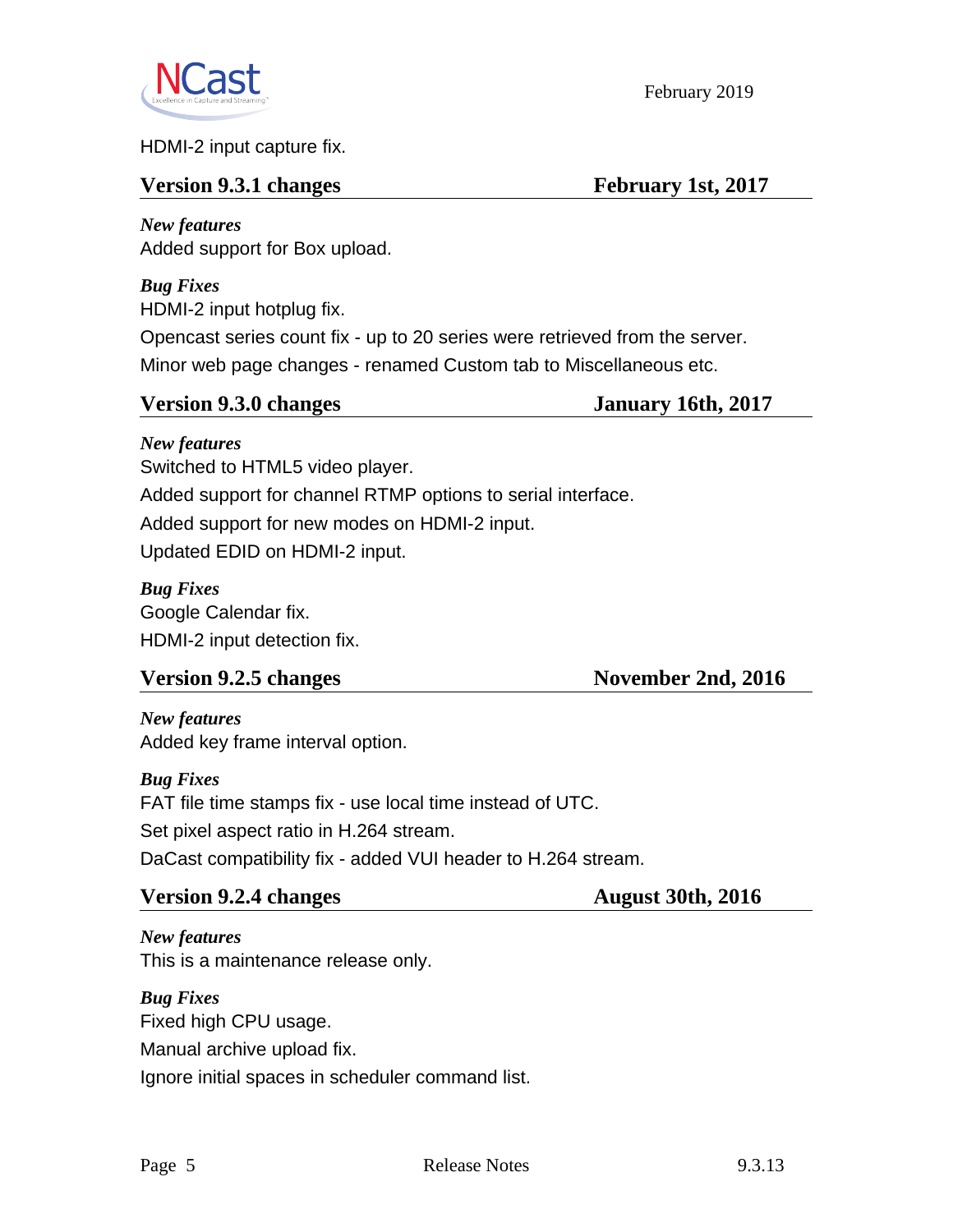

#### **Version 9.2.3 changes** August 2nd, 2016

*New features* This is a maintenance release only.

*Bug Fixes* Fixed archive upload to Opencast server.

#### **Version 9.2.2 changes** June 24th, 2016

*New features* Added dual archive player.

*Bug Fixes* No bugs.

#### **Version 9.2.1 changes** April 29th, 2016

*New features* Added recording id. Added live dual player. Added support for second RTMP server.

*Bug Fixes* Fixed PPS dual upload. Fixed live player window size. Fixed serial interface dual capture size status. RTMP server security fix.

#### **Version 9.2.0 changes** March 10th, 2016

*New features* Added Media Gallery.

*Bug Fixes* Fixed L[0|1] serial command. Opencast upload encoding fix.

#### **Version 9.1.0 changes January 18th, 2016**

*New features*

Optimized video performance (use 1 encoder per capture). Added watchdog timer.

Added license key (for optional features such as the Media Gallery).

February 2019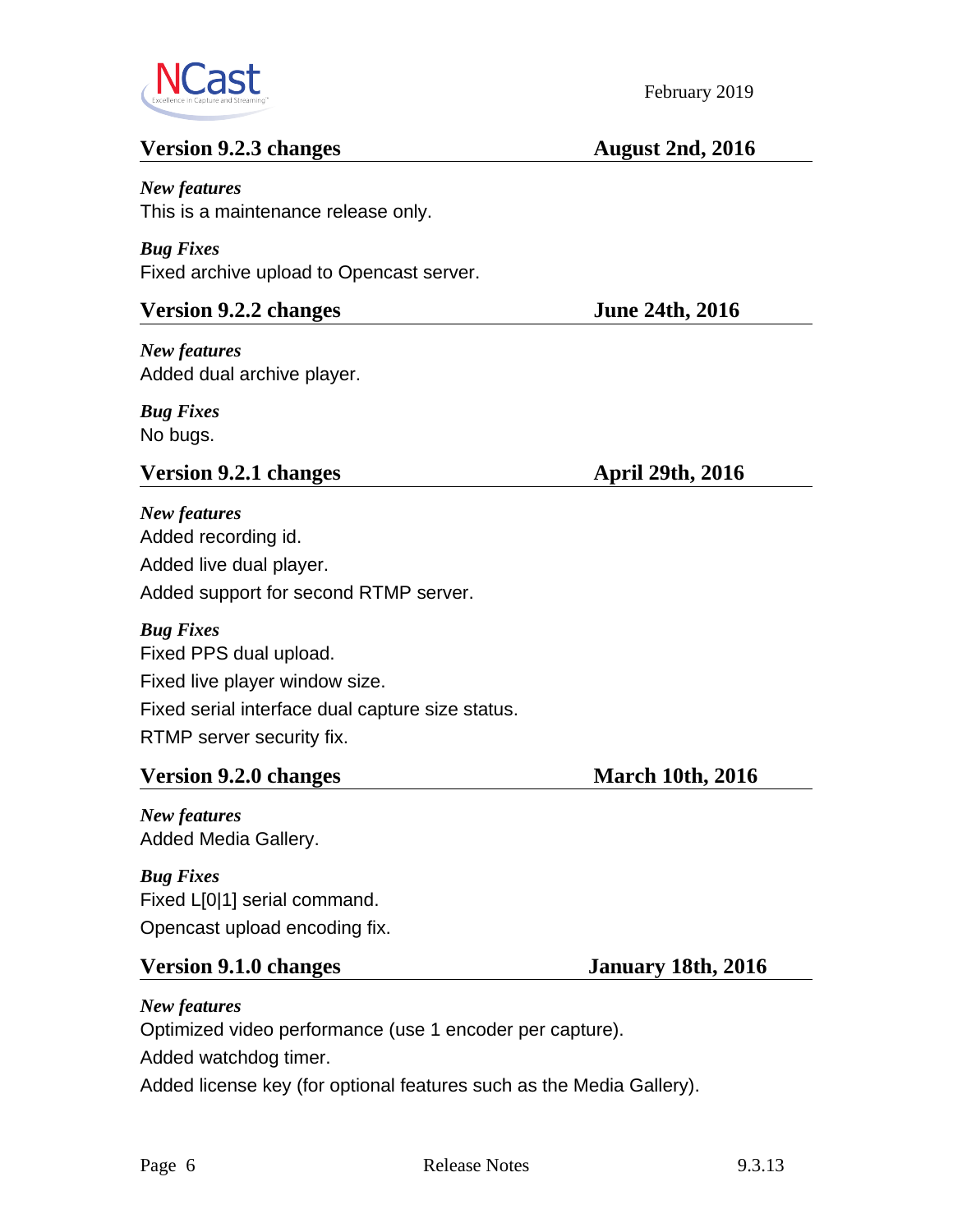

February 2019

Software update reports serial number to update server. Session start takes parameters from Channel.

#### *Bug Fixes*

Restore unit session state after hard reset.

#### Version 9.0.2 changes December 11th, 2015

*New features* Added support for graphic modes on HDMI-2. Added support for 1360x768 and 1400x1050 modes on HDMI-2.

#### *Bug Fixes* HDMI-2 signal detection fix - report no signal for unsupported modes.

#### **Version 9.0.1 changes December 8th, 2015**

*New features*

Added RTMP live player.

Added YS serial command - it reports dual input status.

#### *Bug Fixes*

Main & pip window size fix - limit window size to capture size.

Video quality fix - scaler produced poor quality when cropping was enabled.

**Version 9.0.0** November 25th, 2015

### *New features* Added video upload to Google Drive.

Added video upload YouTube.

#### *Bug Fixes*

Limited second capture frame rate to 30.

Changed frame rate conversion method (use frame skip at firmware level).

#### Version 9.0.0-Beta 14 changes November 17th, 2015

*New features* Added GS and VS serial commands.

*Bug Fixes* XLR audio loopback fix. HMDI audio input delay fix (receive mode). REST endpoint /status/encoder fix.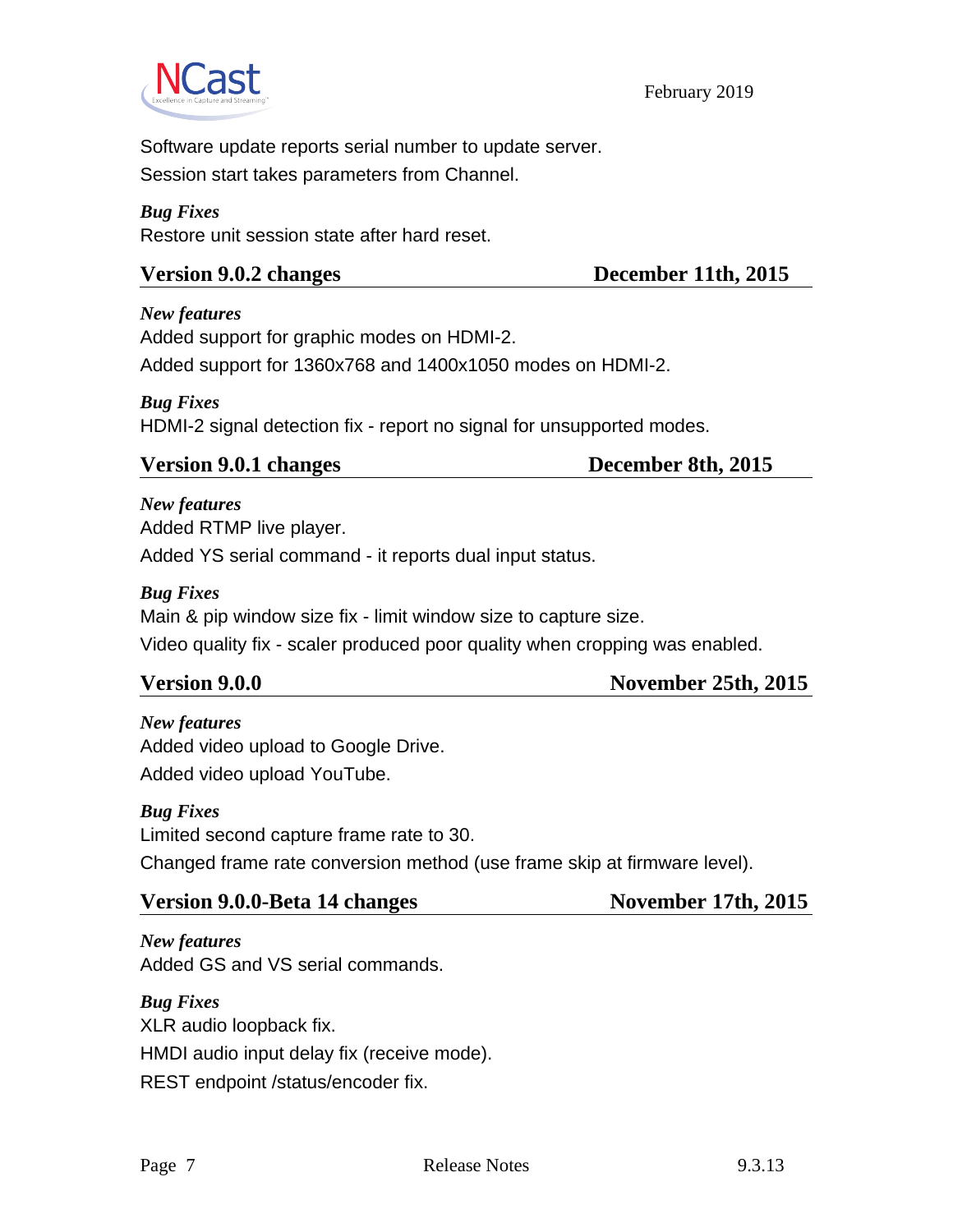

February 2019

Fixed dual channel video profile in audio only mode.

#### Version 9.0.0-Beta 13 changes November 3rd, 2015

### *New features* Enabled live RTMP streaming on internal streaming server.

*Bug Fixes*

Changed RTMP chunk size to 4096.

OSD performance fix.

Audio loopback fix.

Disabled audio input delay option on web page.

Recording auto start fix (RTMP streaming channel).

#### Version 9.0.0-Beta 12 changes October 23rd, 2015

*New features* This is a maintenance release only.

*Bug Fixes* HDMI-2 detection fix on startup (first capture). Audio loopback fix. Recording and streaming stop fix. RTMP authentication fix. Media process crash on start fix.

#### Version 9.0.0-Beta 11 changes **October 21st, 2015**

*New features* This is a maintenance release only.

*Bug Fixes* Changed RTMP connection timeout to 3 secs. Updated RTMP library to the latest version. RTMP streaming stop fix. Fixed right channel audio delay from ST8028 (HDMI-1 audio input).

#### Version 9.0.0-Beta 10 changes October 16th, 2015

*New features*

This is a maintenance release only.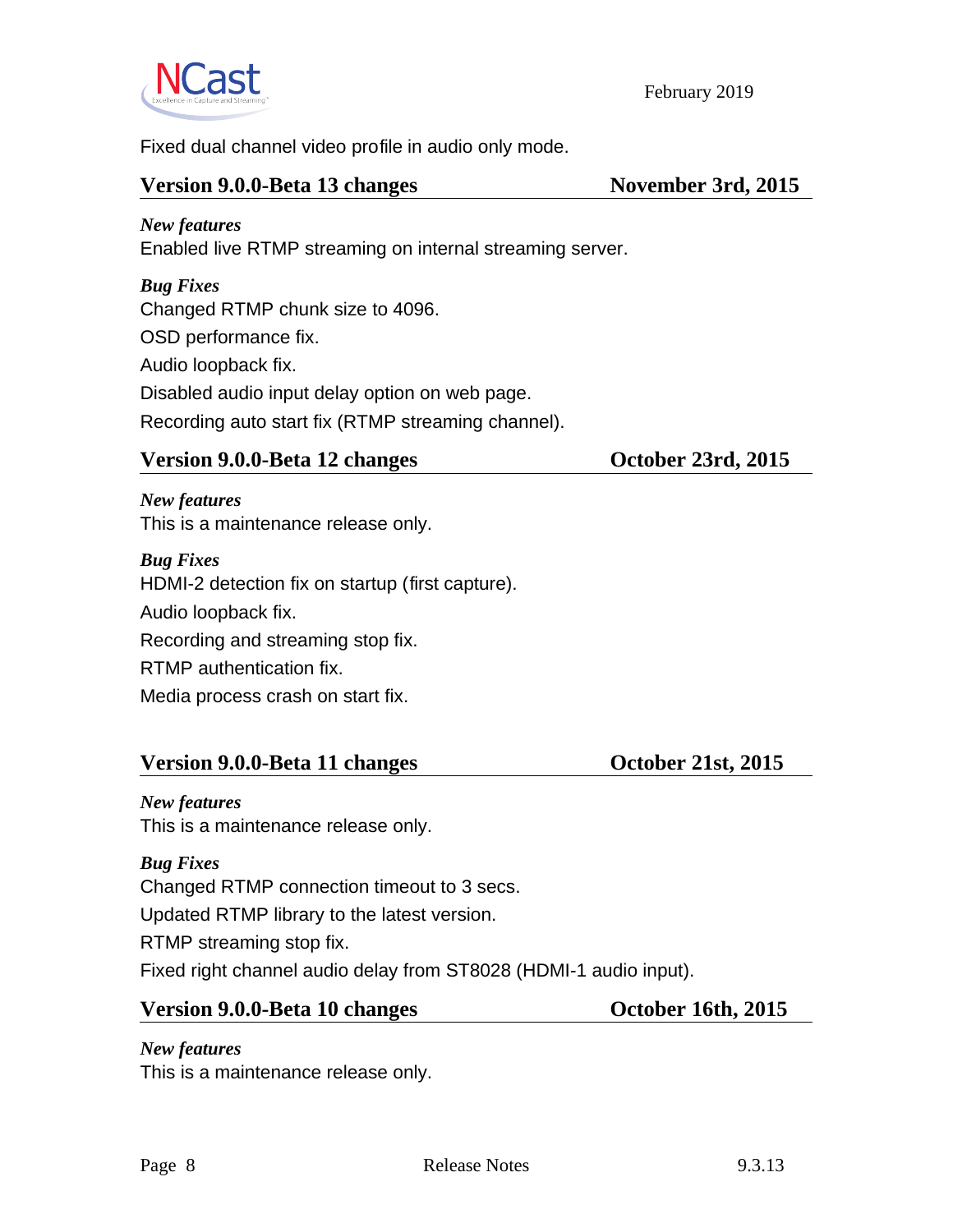

*Bug Fixes*

Streaming and recording start & stop fixes.

#### **Version 9.0.0-Beta 9 changes** October 15th, 2015

*New features* This is a maintenance release only.

*Bug Fixes* Streaming and recording start & stop fixes.

#### **Version 9.0.0-Beta 8 changes** October 13th, 2015

*New features* Added LS[0|1] serial commands. Controls loopback display swap. Added display swap to serial status ("s"). Added audio input to channel configuration.

#### *Bug Fixes*

RTMP connection status fix. USB disk status fix. Update IP address in OSD. Media process stability fixes. Added memory usage dump to logs.

### **Version 9.0.0-Beta 7 changes** October 6th, 2015

*New features* Implemented blackout on pause & resume option. Added board temperature.

### *Bug Fixes*

Dual capture video framerate fix.

Dual capture SDI input detection fix - detects correct vfreq and hfreq.

Broken display.conf fix - fix display.conf file on media process start. Removed fan speed option.

### Version 9.0.0-Beta 6 changes September 25th, 2015

### *New features*

Added dynamic text overlays.

Added MP4 processing options (hint tracks, optimization and Final Cut fix). Added SDI input signal detection.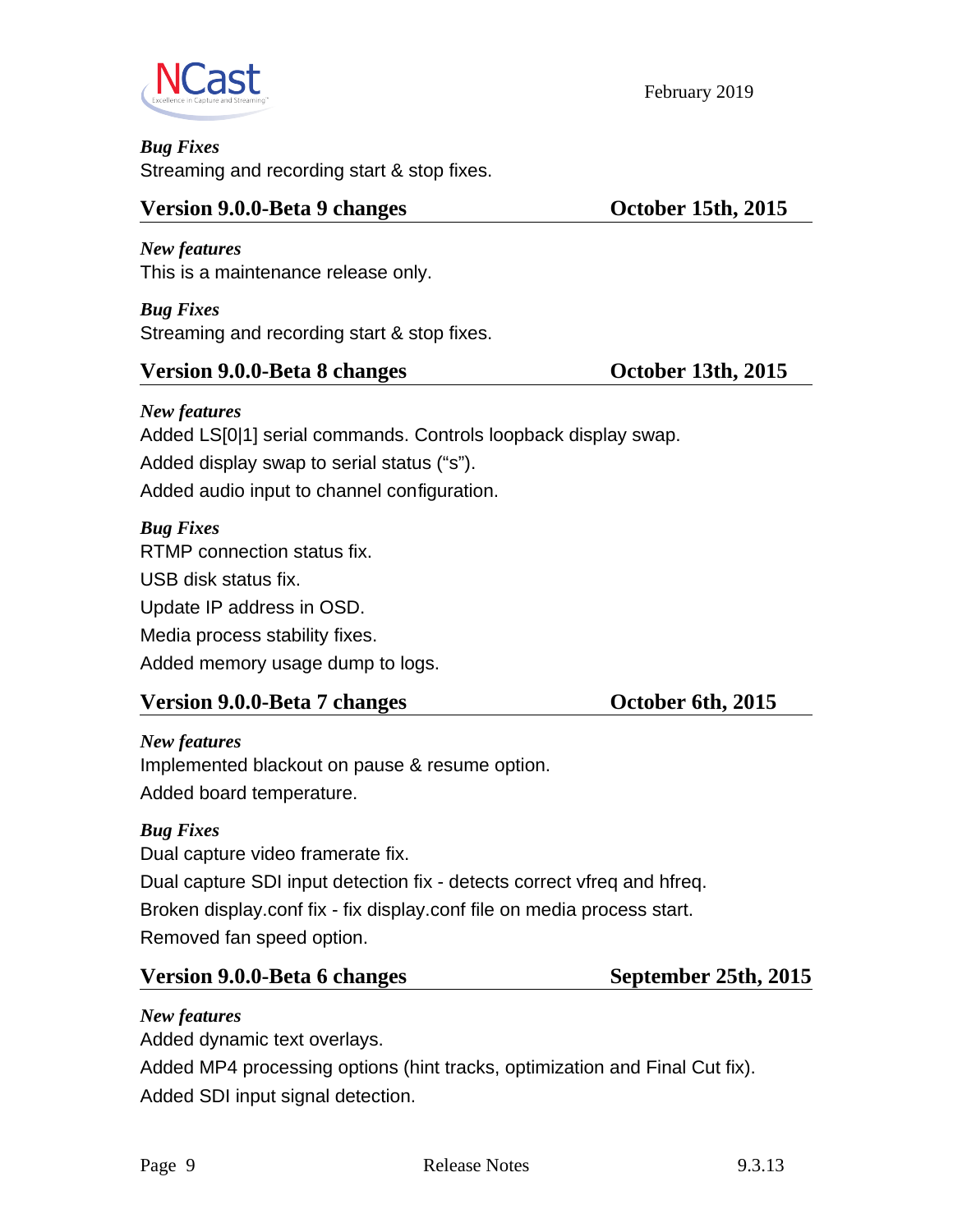

February 2019

Added Cnum,N serial command.

#### *Bug Fixes*

Fixed SDI input dual capture (supports interlaced modes and resolutions other than 1920x1080).

SDI input dual capture fix - when SDI signal is not active fallback to HDMI-2.

Added Cnum,N serial command.

#### Version 9.0.0-Beta 5 changes September 18th, 2015

#### *New features*

This is a maintenance release.

#### *Bug Fixes*

Dual capture stability fix - capture was sometimes stopping on cable connect/disconnect, interlaced input frames were sometimes out of order.

Ethernet speed fix - 1000 Mb/s mode was not reported correctly on web page.

**September 15th, 2015** 

#### *New features*

Added setting manual ethernet mode.

#### *Bug Fixes*

RTMP disconnect on session start fix.

RTMP URL fix (media was aborting on invalid RTMP URL).

Fixed display swap (screens were not swapped).

Matterhorn upload fix (compatibility with 2.0).

Removed RTSP channel type.

OSD network fix (it was reporting no network when network was available).

Changed V and G serial commands to be backward compatible with PR.

Updated default image and text overlays (removed old NCast address).

| Version 9.0.0-Beta 3 changes |  |
|------------------------------|--|
|                              |  |

**September 4th, 2015** 

*New features* Line-In loopback.

*Bug Fixes* STDP reset - after firmware update ST was not pulled from reset 1000 Mbps entry Removed hald - faster boot Audio meter db scale thicker (VGA out)